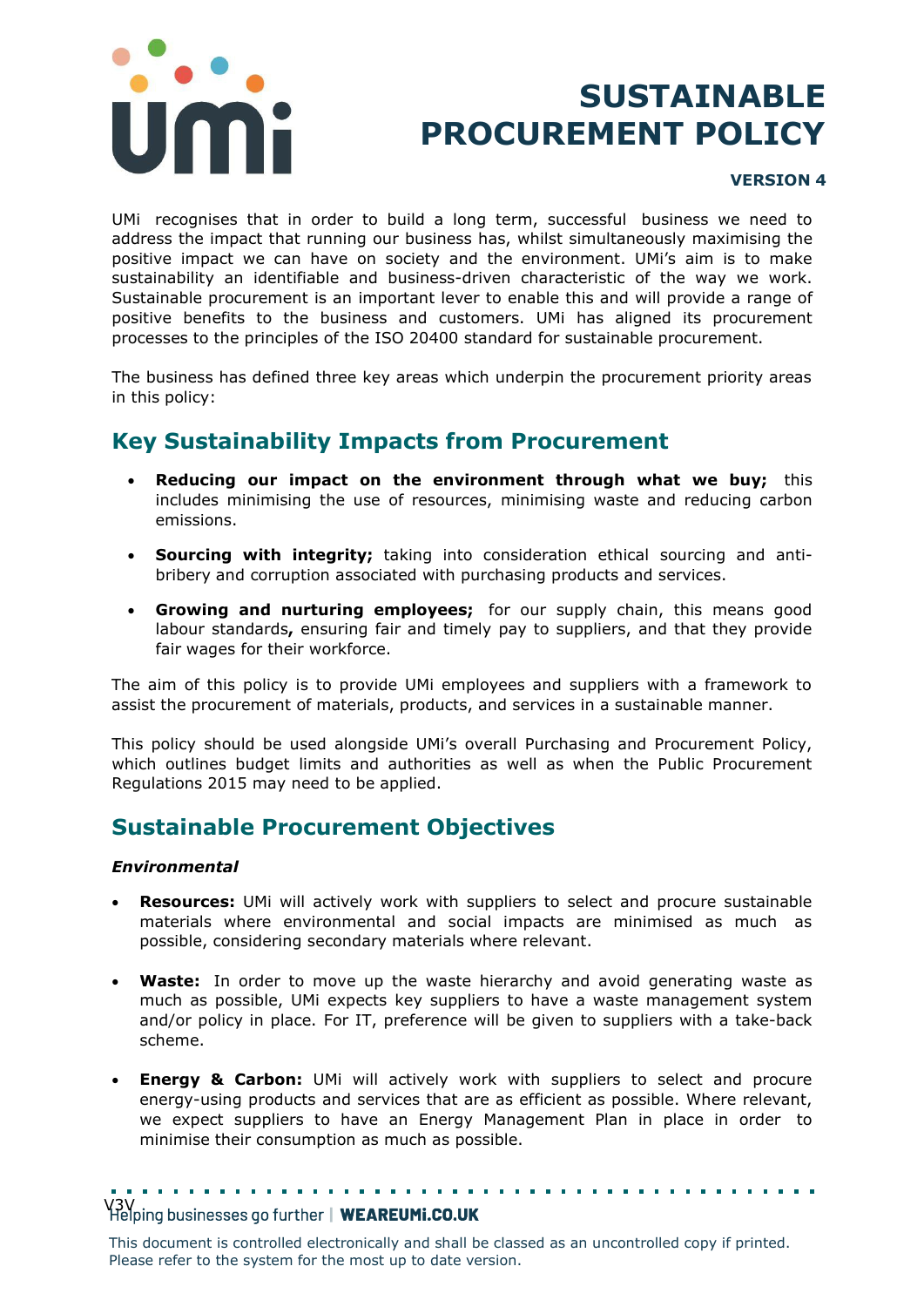

## **SUSTAINABLE PROCUREMENT POLICY**

**VERSION 4**

#### *Social*

• **Fair Pay and Labour Practices:** UMi expects all contractors or suppliers to pay their staff (permanent or temporary) the Government Living Wage. We also expect that contractors' or suppliers' staff are not subjected to any workplace discrimination or substandard labour practices. We expect all suppliers to be paid on time as per the agreed contract terms and conditions. Furthermore, we expect all suppliers to comply with the Modern Slavery Act 2015, and those with a turnover of more than

£36 million to publish a statement online.

- **Ethics & Anti Bribery / Corruption:** UMi expects all of its UK suppliers to comply with the UK's ethics and anti-bribery and corruption legislation and be able to demonstrate compliance through a statement explaining how the organisation complies with the Ethics and Bribery Act.
- **Safety:** Ensuring the safety of both our employees and the employees of suppliers and subcontractors is paramount to the business, particularly when running events. UMi expects that all suppliers and subcontractors have an active Health & Safety Management System and communicate it with UMi.

## **Responsibilities and Governance**

This policy will be upheld by UMi in the following way:

- Ultimate responsibility for the implementation of this policy lies with the Chief Financial Officer
- Each staff member of UMi with procurement responsibilities is responsible for following this policy when procuring products or services; and
- This Policy will be referred to in tender documentation and supplier's contractual arrangements.

### **Process, Review and Reporting**

UMi has used a heatmapping exercise to identify business areas which present key sustainability risks. Linked to these high-risk areas, a set of objectives and targets for key Tier 1 suppliers (valued at over £25k per annum) have been set.

Progress against these targets and objectives will be measured and reported on an annual basis, coordinated through the Senior Management Team and via our ISO20121 accredited Sustainable Events Management System.

In addition to measuring our progress for key suppliers, UMi aims to embed the principles of this policy throughout the organisation and at all levels of procurement, as far as is practicable. To this end, a set of sustainable procurement guidelines will be developed, and all staff will receive training so that they are equipped with the tools, knowledge, and values to make a more informed, sustainable choice where appropriate.

### Y3V<br>Helping businesses go further | WEAREUMi.CO.UK

This document is controlled electronically and shall be classed as an uncontrolled copy if printed. Please refer to the system for the most up to date version.